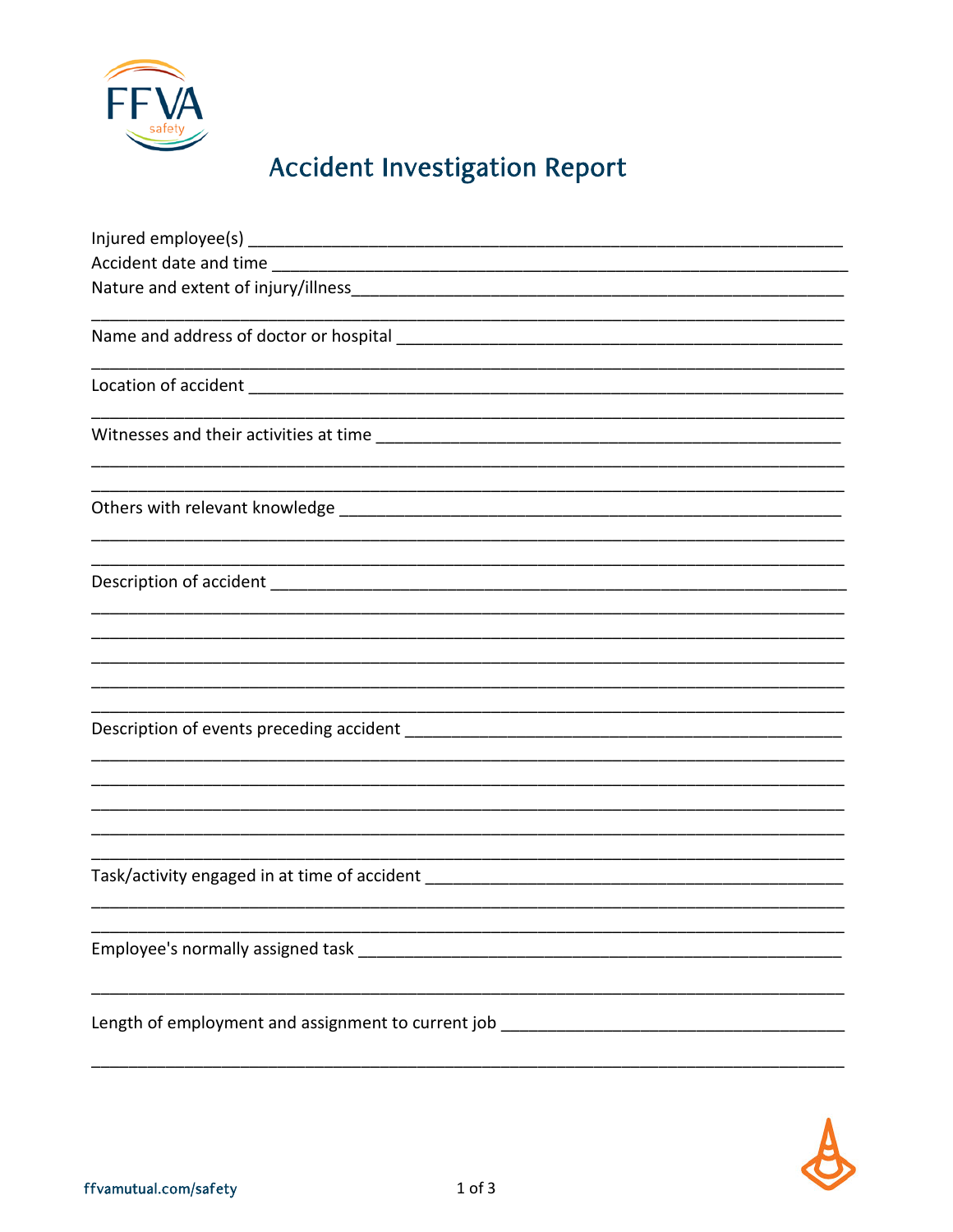## Accident Investigation Report<br>Page 2 of 3

| Unsafe conditions that could have led to accident _______________________________ |
|-----------------------------------------------------------------------------------|
|                                                                                   |
|                                                                                   |
|                                                                                   |
|                                                                                   |